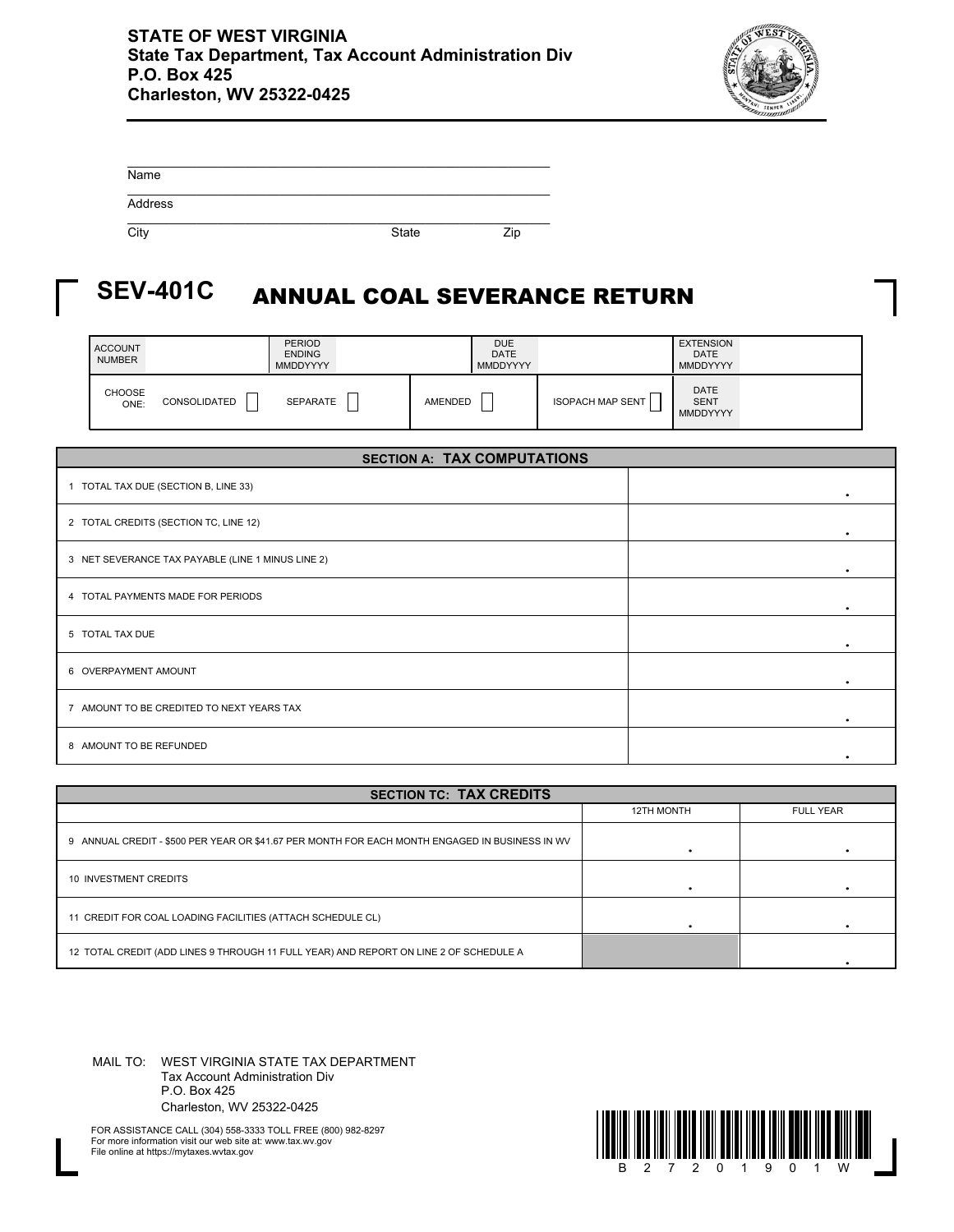ACCOUNT#

 $\overline{\mathsf{L}}$ 

| <b>SECTION B: TAX COMPUTATIONS</b>             |                                            |                |                                     |  |  |  |  |
|------------------------------------------------|--------------------------------------------|----------------|-------------------------------------|--|--|--|--|
| LOCAL TAX (ALL COAL MINED, PROCESSED OR SOLD)  |                                            |                | <b>COLUMN C</b><br><b>TOTAL TAX</b> |  |  |  |  |
|                                                |                                            |                |                                     |  |  |  |  |
|                                                |                                            |                |                                     |  |  |  |  |
|                                                |                                            |                |                                     |  |  |  |  |
| <b>REGULAR COAL</b>                            | SOLD TO ELECTRIC POWER<br><b>PRODUCERS</b> | SOLD TO OTHERS |                                     |  |  |  |  |
| 16 TONS MINED                                  |                                            |                |                                     |  |  |  |  |
| 17 TONS PROCESSED                              |                                            |                |                                     |  |  |  |  |
| 18 TOTAL TONS                                  |                                            |                |                                     |  |  |  |  |
| 19 GROSS VALUE                                 |                                            |                |                                     |  |  |  |  |
| 20 RATE                                        | 0.0395                                     | 0.0465         |                                     |  |  |  |  |
| 21 NET STATE SEVERANCE TAX (LINE 19 X LINE 20) |                                            |                |                                     |  |  |  |  |
| 22 MINIMUM TAX (LINE 16 X 0.75)                |                                            |                |                                     |  |  |  |  |
| 23 GREATER OF LINE 21 OR LINE 22               |                                            |                |                                     |  |  |  |  |
|                                                | \$                                         |                |                                     |  |  |  |  |
| THIN SEAM 37" TO 45"                           |                                            |                |                                     |  |  |  |  |
|                                                |                                            |                |                                     |  |  |  |  |
|                                                |                                            |                |                                     |  |  |  |  |
|                                                |                                            | 0.0165         |                                     |  |  |  |  |
|                                                |                                            | Ş              |                                     |  |  |  |  |
| THIN SEAM UNDER 37"                            |                                            |                |                                     |  |  |  |  |
|                                                |                                            |                |                                     |  |  |  |  |
|                                                |                                            |                |                                     |  |  |  |  |
|                                                | 0.0065                                     |                |                                     |  |  |  |  |
|                                                |                                            |                |                                     |  |  |  |  |
|                                                | \$                                         |                |                                     |  |  |  |  |

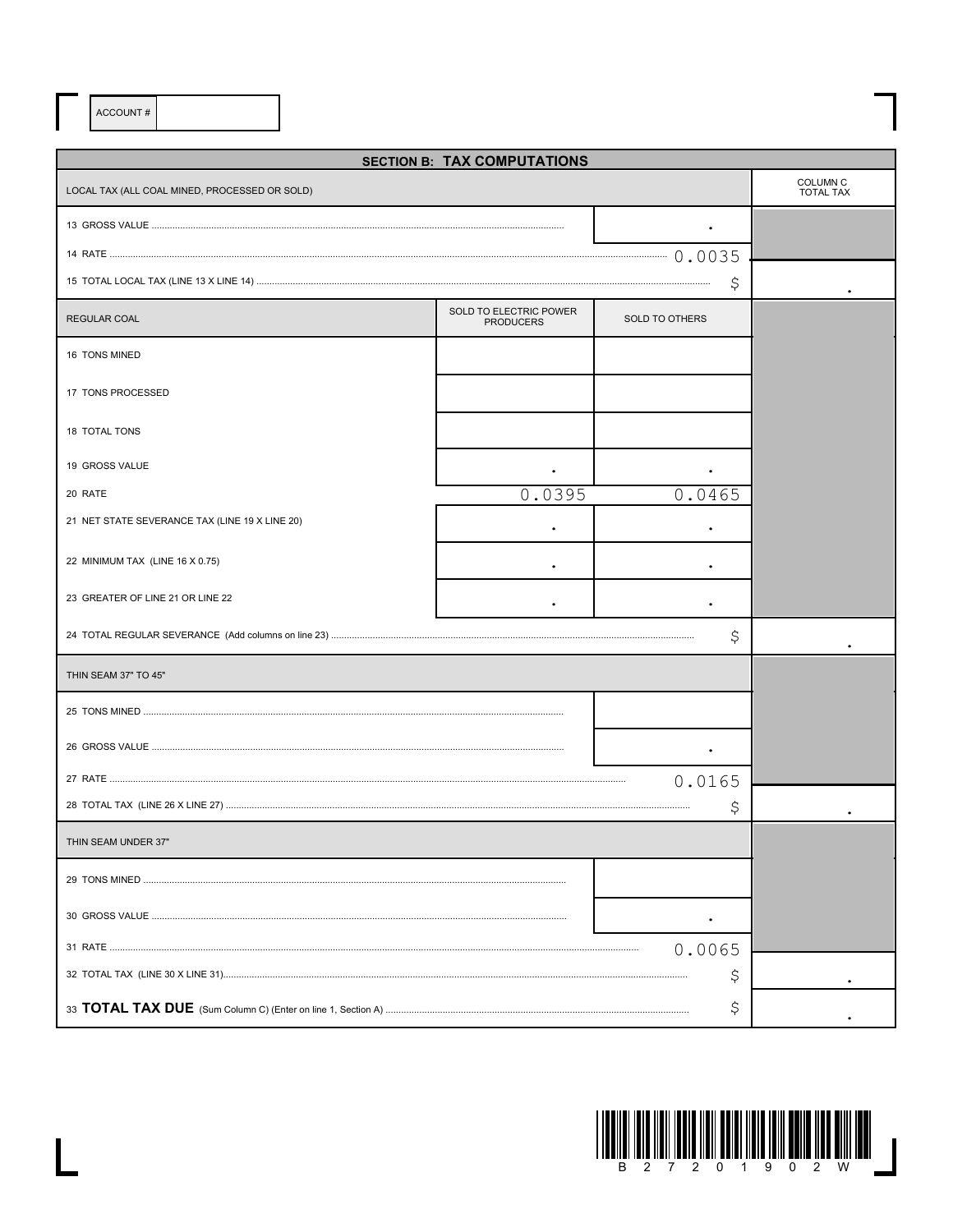|    |                                              |                                                                                  |             |                                       |             | SECTION C: SEVERANCE TAX COMPUTATION 12TH MONTH PERIOD |             |                                           |
|----|----------------------------------------------|----------------------------------------------------------------------------------|-------------|---------------------------------------|-------------|--------------------------------------------------------|-------------|-------------------------------------------|
|    |                                              |                                                                                  |             | COLUMN 1<br>12TH MONTH TAXABLE AMOUNT |             | COLUMN 2<br>RATE                                       |             | COLUMN 3<br>TAX DUE (COLUMN 1 X COLUMN 2) |
|    |                                              | 34 GROSS VALUE OF SEVERED COAL<br>(NON THIN SEAM)                                |             |                                       |             | 0.05                                                   |             |                                           |
|    |                                              | 35 VALUE ADDED FROM PROCESSED COAL                                               |             |                                       |             | 0.05                                                   |             |                                           |
|    |                                              | 36 COAL SOLD TO ELECTRIC POWER PRODUCERS                                         |             |                                       |             | 0.043                                                  |             |                                           |
|    | 37 QUALIFIED THIN SEAM 37" TO 45"            |                                                                                  |             |                                       |             | 0.02                                                   |             |                                           |
|    |                                              | 38 QUALIFIED THIN SEAM LESS THAN 37"                                             |             |                                       |             | 0.01                                                   |             |                                           |
| 39 | GROSS VALUE TO BE TAXED<br>(SUM OF COLUMN 1) |                                                                                  |             |                                       |             |                                                        |             |                                           |
|    |                                              |                                                                                  |             |                                       |             |                                                        |             |                                           |
|    |                                              |                                                                                  |             |                                       |             | SECTION E: REPORT OF COAL PRODUCTION FOR TAXABLE YEAR  |             |                                           |
|    | <b>MINING PERMIT</b>                         | NAME OF COUNTY                                                                   |             | COUNTY<br>FIPS CODE                   |             | TONS PRODUCED IN 12TH MONTH                            |             | TOTAL TONS PRODUCED ANNUALLY              |
| 41 |                                              |                                                                                  |             |                                       |             |                                                        | .00         | .00                                       |
| 42 |                                              |                                                                                  |             |                                       |             |                                                        | .00         | .00                                       |
| 43 |                                              |                                                                                  |             |                                       |             |                                                        | .00         | .00                                       |
| 44 |                                              |                                                                                  |             |                                       |             |                                                        | .00         | .00                                       |
|    |                                              |                                                                                  |             |                                       |             |                                                        |             |                                           |
| 45 |                                              |                                                                                  |             |                                       |             |                                                        | .00         | .00                                       |
| 46 |                                              |                                                                                  |             |                                       |             |                                                        | .00         | .00                                       |
| 47 |                                              |                                                                                  |             |                                       |             |                                                        | .00         | .00                                       |
| 48 |                                              |                                                                                  |             |                                       |             |                                                        | .00         | .00                                       |
| 49 |                                              |                                                                                  |             |                                       |             |                                                        | .00         | .00                                       |
| 50 |                                              |                                                                                  |             |                                       |             |                                                        | .00         | .00                                       |
|    |                                              | IF REPORTING MORE THAN TEN (10) ENTRIES, UPLOAD SPREADSHEET AT MYTAXES.WVTAX.GOV |             |                                       |             |                                                        |             |                                           |
|    |                                              | <b>KEY TO COUNTY FIPS CODES</b>                                                  |             |                                       |             |                                                        |             |                                           |
|    | 001 Barbour                                  | 015 Clay                                                                         | 029 Hancock | 043 Lincoln                           | 057 Mineral | 071 Pendleton                                          | 085 Ritchie | 099 Wayne                                 |

ACCOUNT #

 $\overline{\mathsf{L}}$ 

| 001 Barbour  | $015$ Clay     | 029 Hancock   | $043$ Lincoln | 057 Mineral    | 071 Pendleton  | 085 Ritchie | 099 Wavne   |
|--------------|----------------|---------------|---------------|----------------|----------------|-------------|-------------|
| 003 Berkeley | 017 Doddridge  | 031 Hardy     | 045 Logan     | 059 Mingo      | 073 Pleasants  | 087 Roane   | 101 Webster |
| 005 Boone    | 019 Favette    | 033 Harrison  | 047 McDowell  | 061 Monongalia | 075 Pocahontas | 089 Summers | 103 Wetzel  |
| 007 Braxton  | 021 Gilmer     | 035 Jackson   | 049 Marion    | 063 Monroe     | 077 Preston    | 091 Taylor  | $105$ Wirt  |
| 009 Brooke   | 023 Grant      | 037 Jefferson | 051 Marshall  | 065 Morgan     | 079 Putnam     | 093 Tucker  | $107$ Wood  |
| 011 Cabell   | 025 Greenbrier | 039 Kanawha   | 053 Mason     | 067 Nicholas   | 081 Raleigh    | 095 Tyler   | 109 Wyoming |
| 013 Calhoun  | 027 Hampshire  | 041 Lewis     | 055 Mercer    | $069$ Ohio     | 083 Randolph   | 097 Upshur  |             |